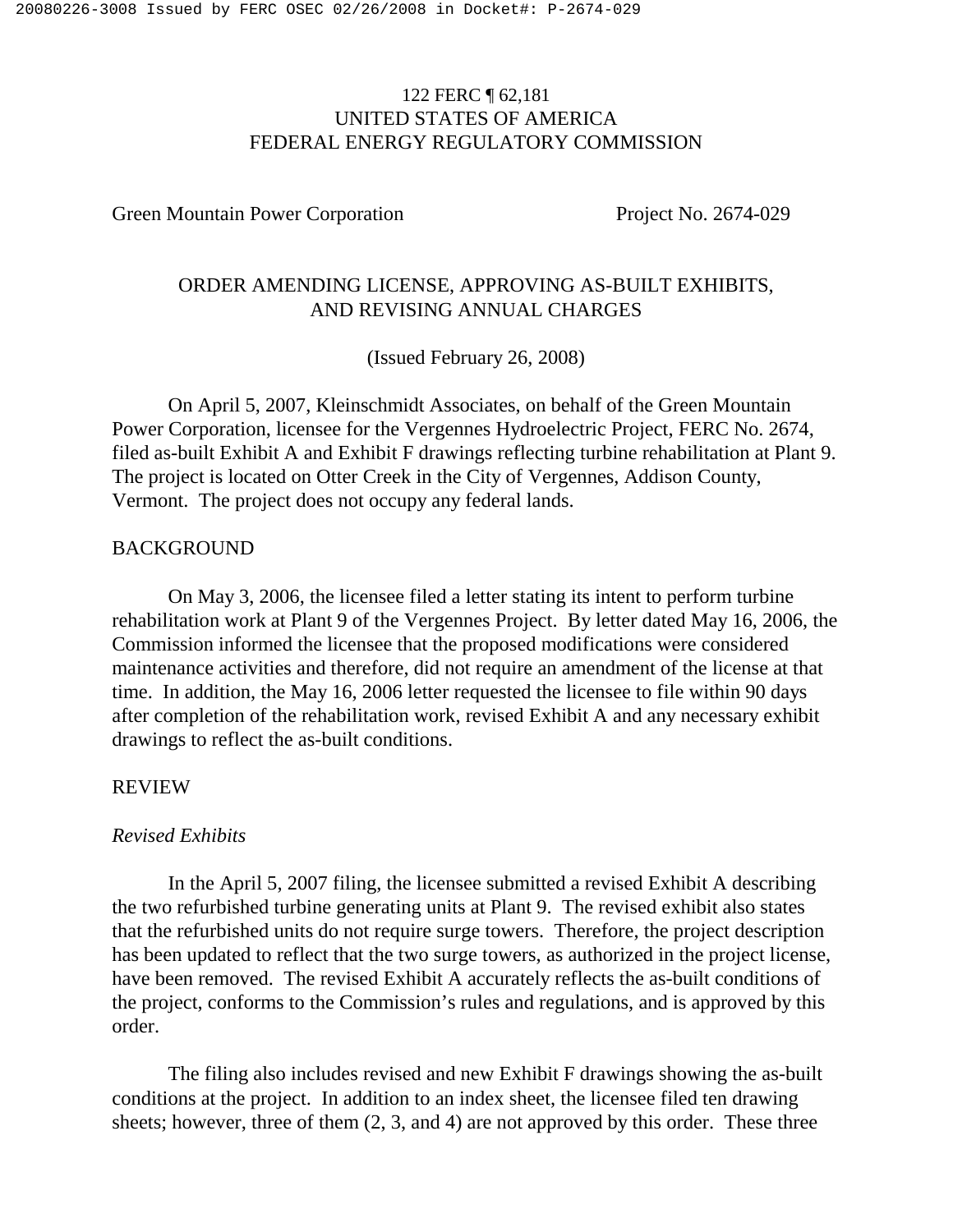drawings depict plan and section details of the demolition or removal of items at Plant 9, which do not warrant Commission approval. Our review of the remaining Exhibit F drawings finds that they conform to the Commission's rules and regulations, and are approved by this order. Ordering paragraph (D) of this order requires the licensee to file the approved drawings in aperture card and electronic file formats.

## *Installed Capacity*

The April 5, 2007 filing states that the turbine rehabilitation work, which was done in 2005 and 2006, has resulted in an improvement in the generating capacity of both Unit 1 and Unit 2 at Plant 9. The licensee expects these efficiency improvements to increase the average annual generation at the Vergennes Project by 2,388 MWh, an approximately 23 percent increase over the existing average annual generation. A breakdown of the ratings of the generating units before (existing) and after refurbishment, as well as the dates of commencement of operation of the refurbished units, are shown in Table 1 below. 1

#### Table 1.

| Powerhouse | Existing      | Refurbished   | Existing      | Refurbished     | Date of          |
|------------|---------------|---------------|---------------|-----------------|------------------|
| (Plant 9)  | Generator     | Generator     | Turbine       | Turbine         | Commencement     |
| Unit No.   | Capacity (kW) | Capacity (kW) | Capacity (kW) | Capacity $(kW)$ | of Operation     |
| Unit 1     | 700           | 800           | 738           | 852             | January 16, 2007 |
| Unit 2     | 700           | 800           | 738           | 852             | January 24, 2006 |

Section 11.1(i) of the Commission's regulations states that the authorized installed capacity means the lesser of the ratings of the generator or turbine units. The rating of a generator is the product of the continuous-load capacity rating of the generator in kilovolt-amperes (kVA) and the system power factor in kW/kVA. The rating of a turbine is the product of the turbine's capacity in horsepower (hp) at best gate (maximum efficiency point) opening under the manufacturer's rated head times a conversion factor of 0.75 kW/hp.

Our review of the capacity ratings of the refurbished units found that the ratings for the two turbines are greater than the generator ratings for each unit. Pursuant to section 11.1(i) of the regulations, the authorized capacity of the two units should be based on the ratings of the generators. To reflect the change in generating capacity in the

<sup>&</sup>lt;sup>1</sup> On February 22, 2007, Kleinschmidt Associates, on behalf of the licensee, made a filing in support of its request for certification for a renewable energy production tax credit for the efficiency improvements due to the turbine rehabilitation work done at Plant 9. The filing states that Unit 1 and Unit 2 were placed into service on January 16, 2007, and January 24, 2006, respectively.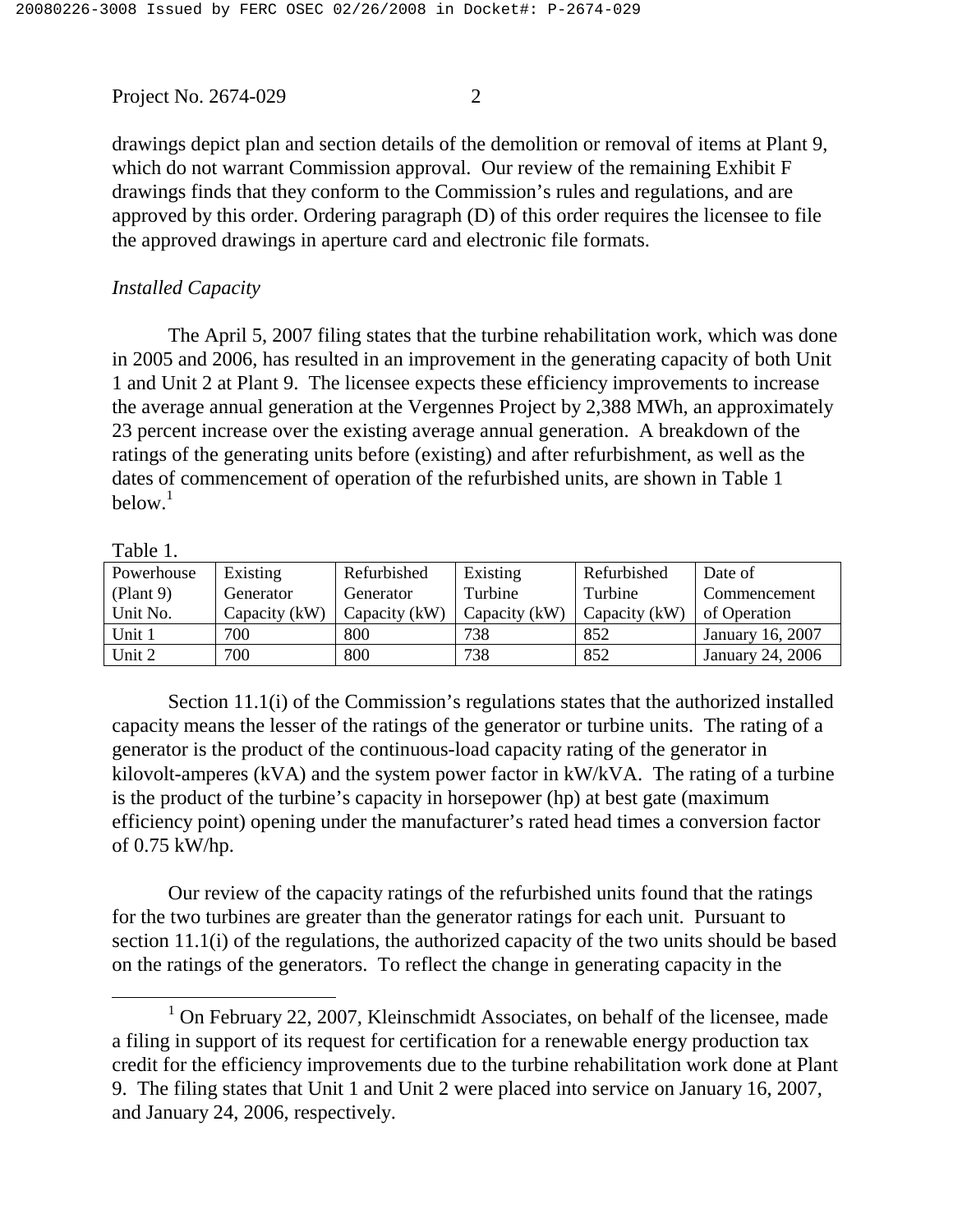project license, this order revises the installed capacity and the annual charges under Article 201.<sup>2</sup> Section 11.1(d)(6) of the Commission's regulations state that the assessments commence on the date of commencement of project operation. In the event that project operation commences during a fiscal year, the charges will be prorated based on the date on which operation commenced.

The Director orders:

(A) The license for the Vergennes Hydroelectric Project, FERC No. 2674, is amended as provided by this order, effective the day this order is issued, unless otherwise stated.

(B) The revised Exhibit A filed on April 5, 2007, conforms to the Commission's rules and regulations, and is approved and made part of the license.

(C) The following Exhibit F drawings filed on April 5, 2007, conform to the Commission's rules and regulations, and are approved and made part of the license. Superseded exhibits are eliminated from the license.

| <b>Exhibit</b><br>No. | <b>FERC</b><br><b>Drawing</b><br>No. | Licensee's<br><b>Drawing</b><br>No. | <b>Drawing Title</b>                                                                                          | <b>Superseded</b><br><b>FERC</b><br><b>Drawing No.</b> |
|-----------------------|--------------------------------------|-------------------------------------|---------------------------------------------------------------------------------------------------------------|--------------------------------------------------------|
| $F-6$                 | 2674-1009                            |                                     | Vergennes No. 9 Turbine Rehabilitation<br><b>Existing General Site Plan</b>                                   |                                                        |
| $F-7$                 | 2674-1010                            | 5                                   | Vergennes No. 9 Turbine Rehabilitation<br>New Turbine Civil Plan                                              | 2674-1002                                              |
| $F-8$                 | 2674-1011                            | 6                                   | Vergennes No. 9 Turbine Rehabilitation<br>New Turbine - Mounting Bracket Plan,<br><b>Sections and Details</b> |                                                        |
| $F-9$                 | 2674-1012                            | 7                                   | Vergennes No. 9 Turbine Rehabilitation<br>New Turbine and Frame Civil Assembly                                | 2674-1002                                              |
| $F-10$                | 2674-1013                            | 8                                   | Vergennes No. 9 Turbine Rehabilitation<br>New Turbine and Frame Mechanical<br>Assembly                        |                                                        |
| $F-11$                | 2674-1014                            | 9                                   | Vergennes No. 9 Turbine Rehabilitation<br><b>New Turbine Transverse Sections</b>                              |                                                        |
| $F-12$                | 2674-1015                            | 10                                  | Vergennes No. 9 Turbine Rehabilitation<br>New Turbine Support Steel Framing<br>Details                        |                                                        |

<sup>&</sup>lt;sup>2</sup> The existing total installed capacity at the Vergennes Project is 2,400 kW  $(1,400)$ kW at Plant 9 and 1,000 kW at Plant 9B). With the 100 kW increase in capacity at both Unit 1 and Unit 2 at Plant 9, the total installed capacity at the Vergennes Project increases from 2,400 kW to 2,600 kW.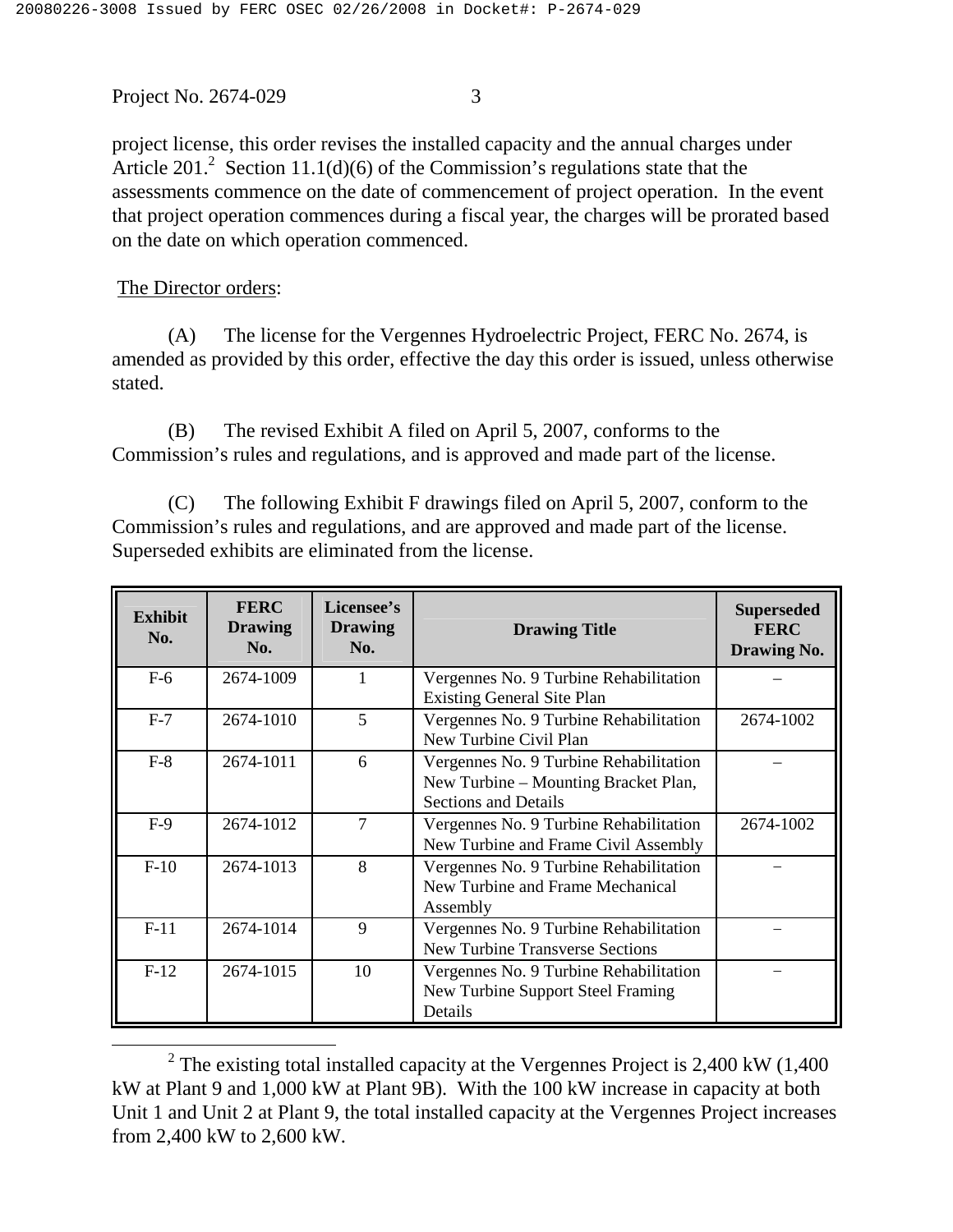(D) Within 45 days of the date of issuance of this order, the licensee shall file the approved exhibit drawings in aperture card and electronic file formats.

a) Three sets of the approved exhibit drawings shall be reproduced on silver or gelatin 35mm microfilm. All microfilm shall be mounted on type D (3-1/4" X 7-3/8") aperture cards. Prior to microfilming, the FERC Drawing Number (i.e., P-2674-1009 through P-2674-1015) shall be shown in the margin below the title block of the approved drawing. After mounting, the FERC Drawing Number shall be typed on the upper right corner of each aperture card. Additionally, the Project Number, FERC Exhibit (i.e., F-6, etc.), Drawing Title, and date of this order shall be typed on the upper left corner of each aperture card. See Figure 1.



Figure 1. Sample Aperture Card Format

Two of the sets of aperture cards shall be filed with the Secretary of the Commission, ATTN: OEP/DHAC. The third set shall be filed with the Commission's Division of Dam Safety and Inspections New York Regional Office.

b) The licensee shall file two separate sets of exhibit drawings in electronic raster format with the Secretary of the Commission, ATTN: OEP/DHAC. A third set shall be filed with the Commission's Division of Dam Safety and Inspections New York Regional Office. Each drawing must be a separate electronic file, and the file name shall include: FERC Drawing Number, FERC Exhibit, Drawing Title, date of this order, and file extension [i.e., P-2674-1009, F-6, Vergennes No. 9 Turbine Rehabilitation Existing General Site Plan, MM-DD-YYYY.TIF]. Electronic drawings shall meet the following format specification: